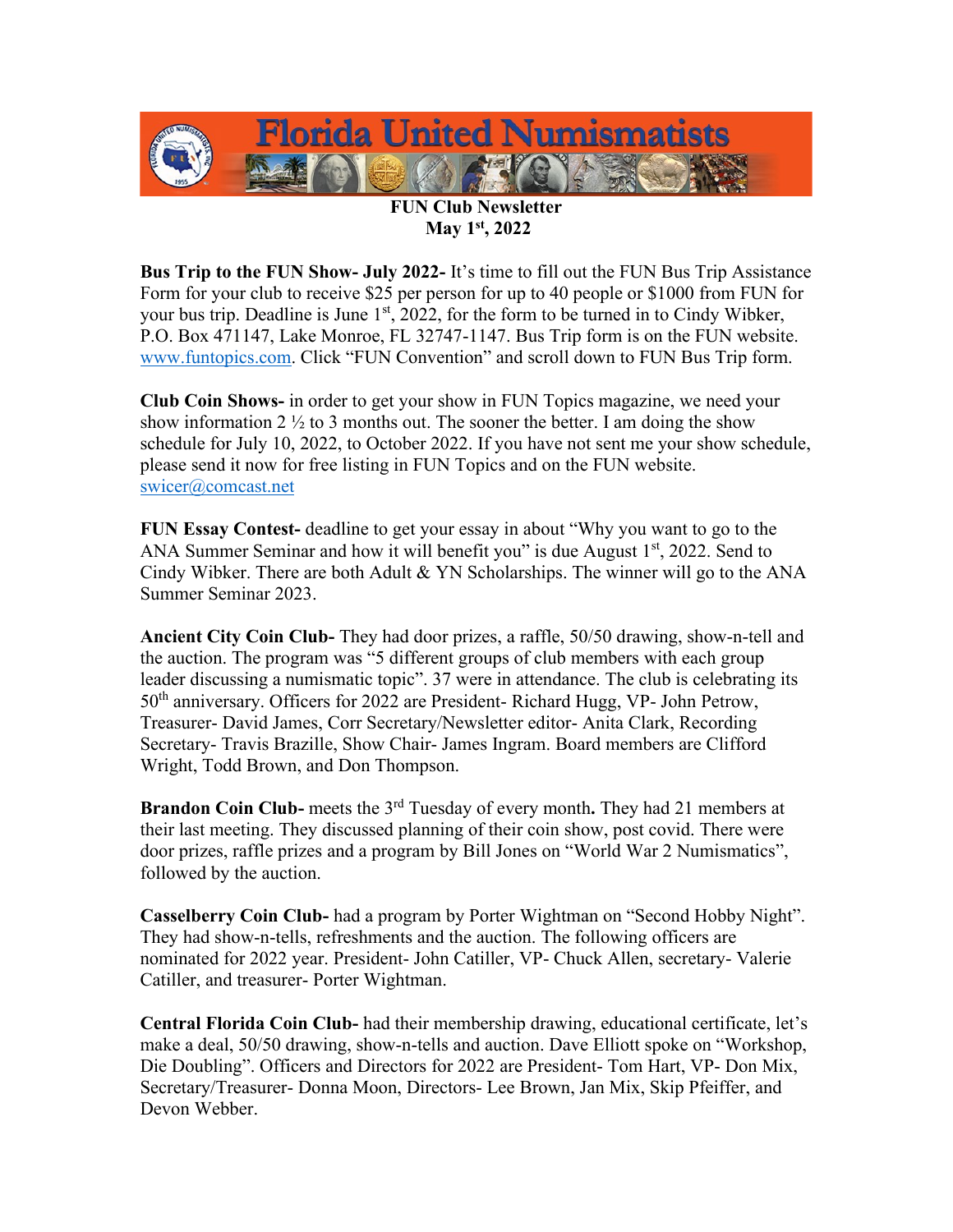**Citrus County Coin Club-** had 20+ members and 1 guest who joined at their meeting. They had a program on "VAM Dollars" They had door prizes, 50-lot auction, and raffle with 4 silver coins.

**Clearwater Coin Club-** met twice with door prizes, raffle and 76 & 70 lot auctions.

**Florida Token Society-** will meet Saturday April 2nd at the Our Redeemer Lutheran Church, 5200 SW College Rd. Ocala, FL 34474. They have lunch, a program, trade session, and the auction. Membership in FTS is only \$8. This year the Love Token Society celebrates a 50 year anniversary after being founded in 1972. Our mission is to provide education about love tokens and enable communication between members to help find coins for their collections. Our newsletter contains interesting articles and a special section where members can list coins for sale or inquire after love tokens on their want lists.

Advancements in technology over the last fifty years has only made us better. The newsletter started as a half to one page typed letter and it is now an impressive glossy full color publication. There has also been the addition of a website [\(www.lovetokensociety.com\)](http://www.lovetokensociety.com/) and a Facebook page.

**Ft Lauderdale Coin Club-** The monthly coin show was April 10<sup>th</sup> due to Easter falling on the 3rd Sunday.

**Fort Walton Beach Coin Club-** had 53 at their last meeting. David Ward spoke on "Spanish Colonial Coins". They had a Silver Eagle Door prize and 3 guests.

Gold Coast Coin Club- did not their coin show Sunday April 3<sup>rd</sup> due to conflicting scheduling. The Hollywood Rotary Club is at  $24<sup>th</sup>$  Street and Taylor Ave. The hall is still closed for meetings.

**Greater Daytona Coin Club-** They had a raffle, show-n-tell, a program on "Errors" and the auction.

**Greater Jacksonville Coin Club-** is observing its 75<sup>th</sup> anniversary in 2022. At the meeting they had a "Mini-Show". They had door prizes, 50/50 raffle, and show-n-tell.

**Largo Coin Club-** meet on the 2<sup>nd</sup> Wednesday at 7PM, the Largo Elks Lodge #2159, 810 16th Ave. SE, Largo, FL 33771

**Ocala Coin Club-** had 42 members and 2 guests at their last meeting. There new meeting location is VFW, 4805 NE  $36<sup>th</sup>$  Ave. Ocala, FL. 34479. The February 3-5th coin show had 60 tables with 80 dealers. Registered attendance was 400. It was a good show.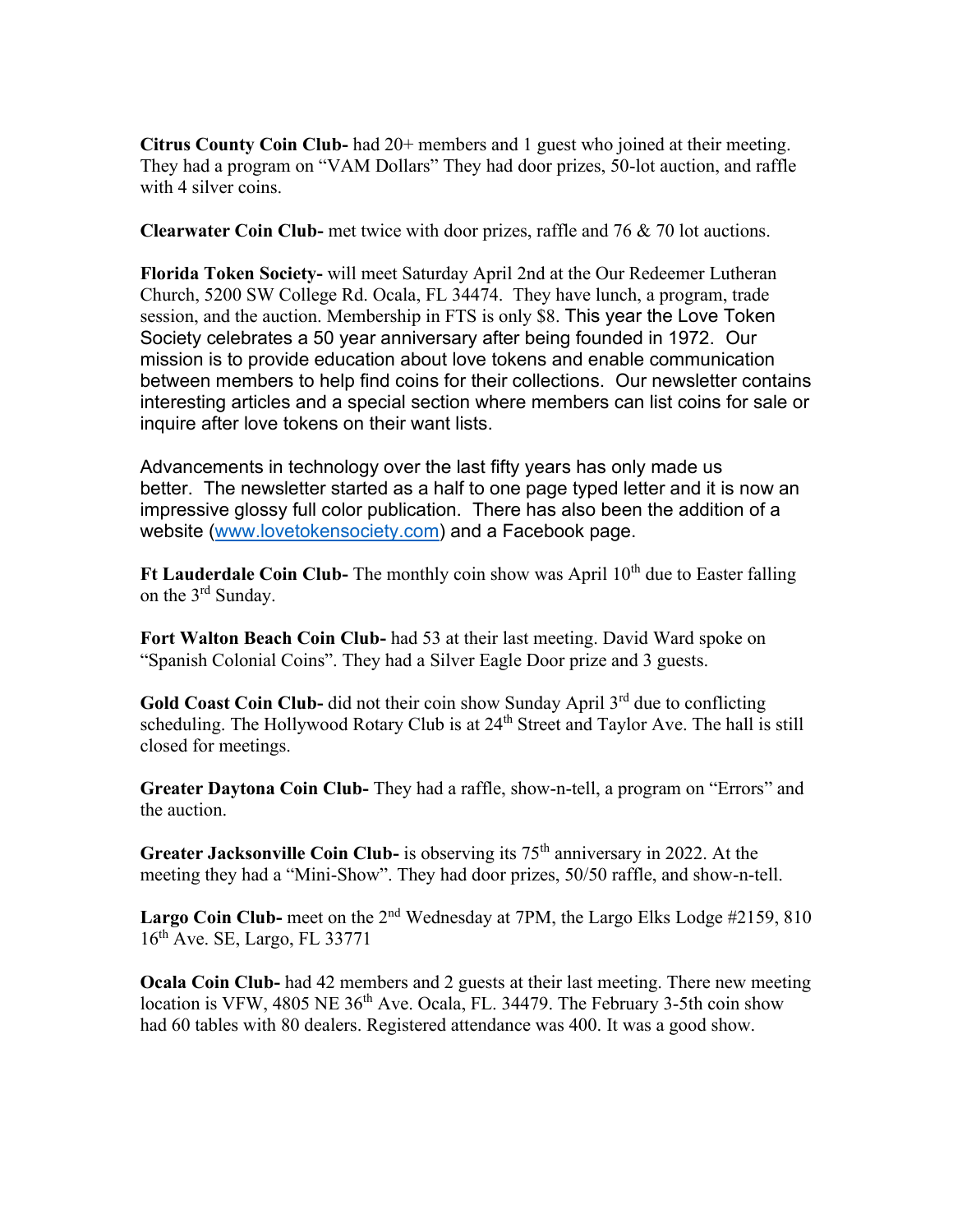**Palm Beach Coin Club-** had Slab Auction #10. It realized \$4190. The club made \$419. 70 were in attendance. They had 10 slab door prizes, 3 slab raffle prizes, and a cash jackpot drawing followed by the auction. The second meeting Gregg Wagner had a program on "Congressional Gold Medals". The April monthly show had 50 dealers and 400+ attendees. One dealer sold over \$40,000. The club donated 17 2023 Red Books to the Palm Beach County Library System. 4 new members joined in April.

**Pensacola Numismatic Society-** had 28 at their last meeting. Steve Boothby had a program on "Why reeded and stamped lettering are on the coins edges" followed by door prizes, raffle and auction. They also have a "Buy-it-now" table.

**Sarasota Coin Club-** meets on the 3<sup>rd</sup> Monday of every month at Sarasota Rare Coin Gallery Store, Suite 100, 640 S Washington Blvd., Sarasota, FL 34236

**South Brevard Coin Club-** had 27 members and 1 new member at their last meeting. They had a raffle, show-n-tell and a 50/50 drawing. The program was "ANA Trivia Quiz", 15 questions for National Coin Week. The monthly show had 24 dealers and 220 attendees.

**Tampa Bay Coin Club-** meet on the 2nd Tuesday of every month at St. Clements Episcopal Church, 706 113<sup>th</sup> Ave., Tampa, FL 33612 At the April 12<sup>th</sup> meeting there were 47 members including 2 new members and 1 guest. James Zylstra spoke on "The Norfed Liberty Dollar", followed by a 65-lot auction, attendance prize, and raffle prizes.

**Treasure Coast Coin Club-** had their annual banquet and Awards at the Vero Beach Airport Wednesday April 13<sup>th</sup>.

**Venice Coin Club-** had 21 members, 1 new member and 3 guests at their last meeting. Phill Kolbe had "Guess the mystery country". Tom Scopp from Ft. Myers had a presentation on "Funny Heads on Coins" followed by the raffle and the auction.

IN THE NEWS

*Congressional gold medal was awarded to Continental Army Brig. Gen. Daniel Morgan for his heroics during the Battle of Cowpens fought on Jan. 17, 1781. Images courtesy of Professional Coin Grading Service.*